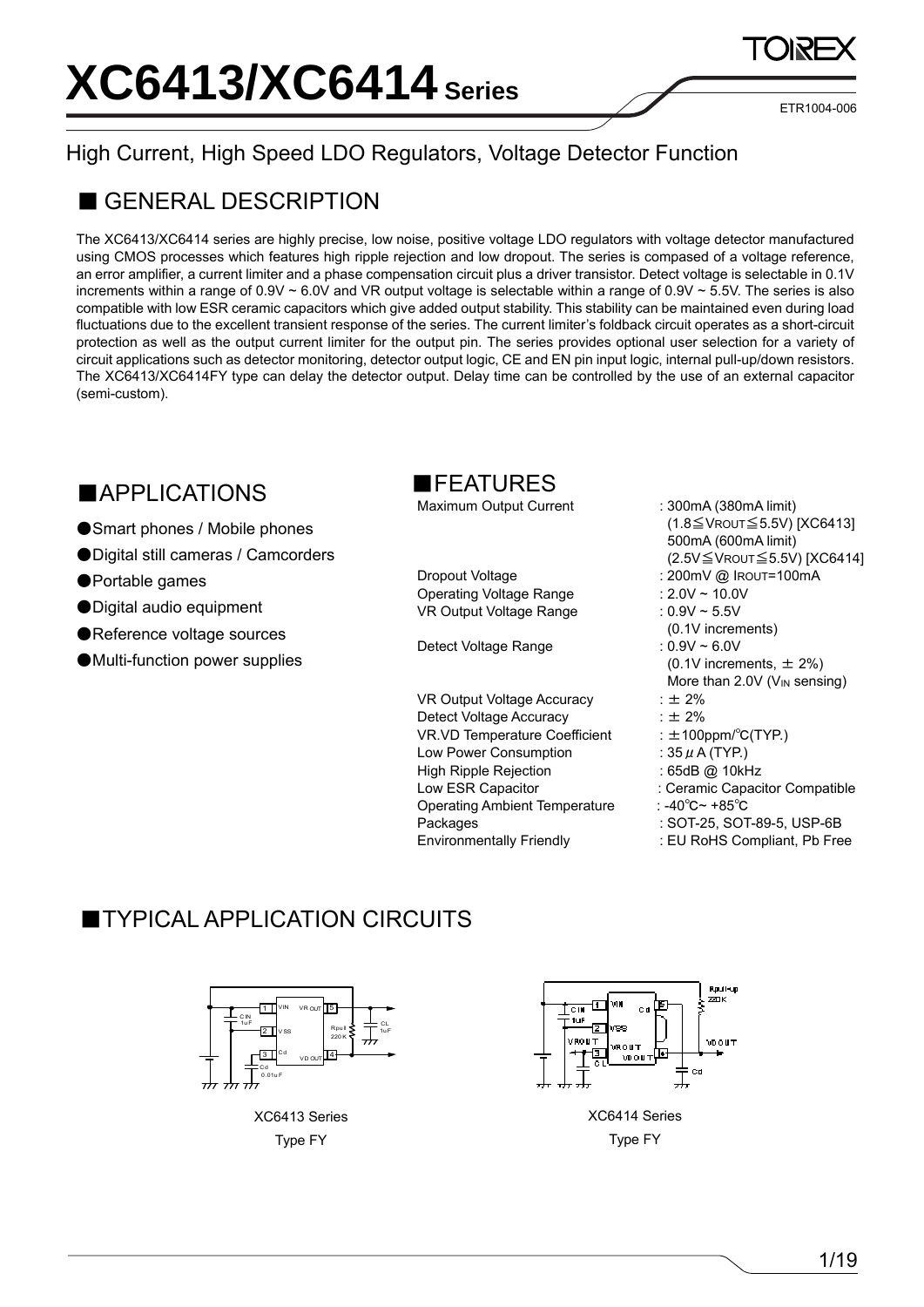## ■BLOCK DIAGRAM



XC6413/XC6414 Series Type FY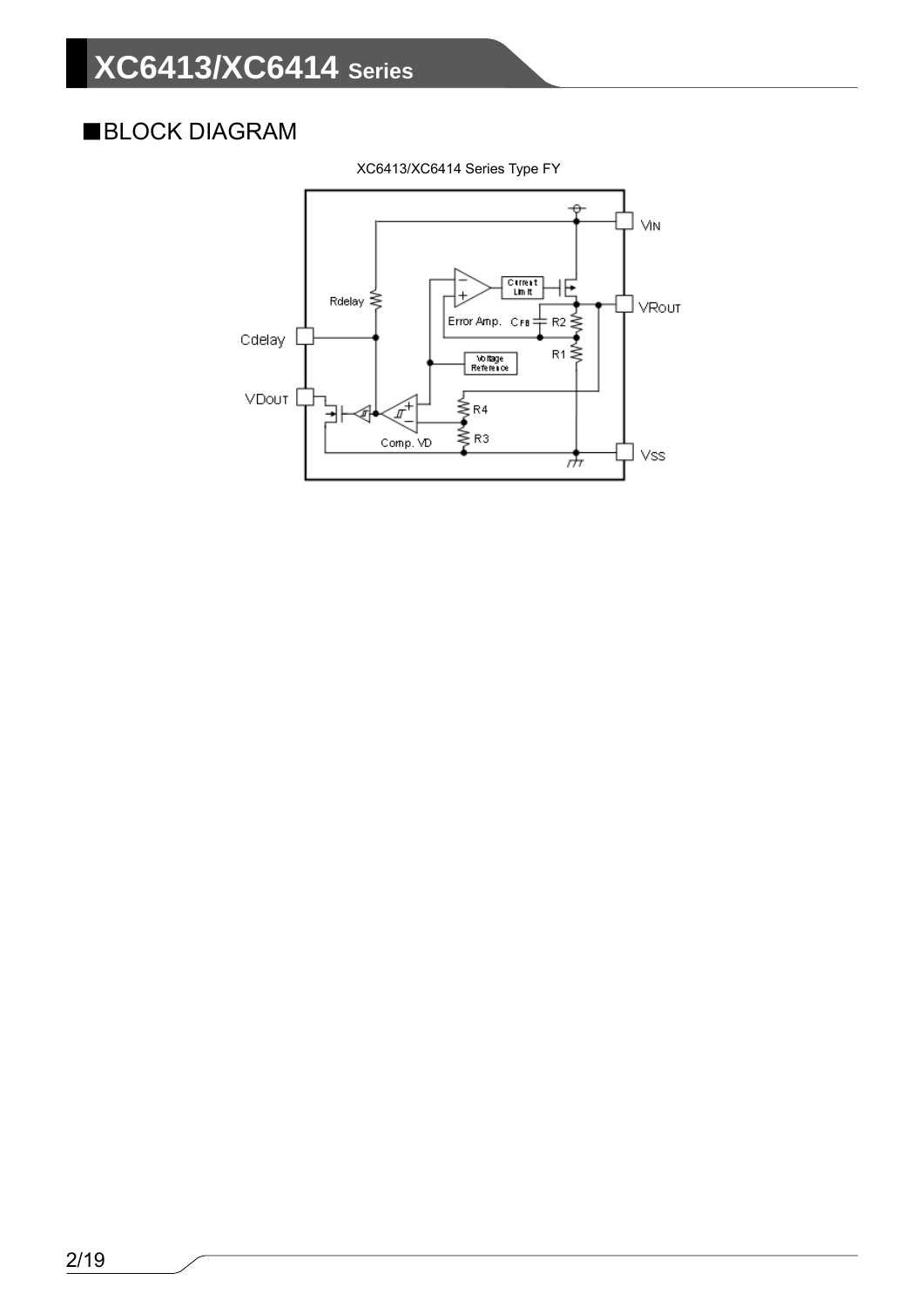## ■PRODUCT CLASSIFICATION

#### ●Ordering Information

XC6413/XC6414①②③④⑤⑥-⑦(\*1)

| <b>DESIGNATOR</b> | <b>ITEM</b>                        | <b>SYMBOL</b> | <b>DESCRIPTION</b>                                                                                                                                                                                                                                    |
|-------------------|------------------------------------|---------------|-------------------------------------------------------------------------------------------------------------------------------------------------------------------------------------------------------------------------------------------------------|
| $\left( 1\right)$ | <b>Operational Function</b>        | F             | Cd pin                                                                                                                                                                                                                                                |
| $\circled{2}$     | Type of Regulator                  | Y             | VD Sense pin: VROUT, VD Output Logic: Detect L                                                                                                                                                                                                        |
| $\circled{3}$     | Output Voltage &<br>Detect Voltage |               | Internally set sequential number relating to output voltage and<br>detect voltage (refer to the chart below)<br>VR setting output voltage range: $0.9V \sim 5.5V$<br>Detect voltage setting range: $0.9V \sim 6.0V$<br>100mV increments are available |
|                   | Packages<br>(Order Unit)           | MR.           | SOT-25 (3,000pcs/Reel)                                                                                                                                                                                                                                |
|                   |                                    | $MR-G$        | SOT-25 (3,000pcs/Reel)                                                                                                                                                                                                                                |
|                   |                                    | PR.           | SOT-89-5 (1,000pcs/Reel)                                                                                                                                                                                                                              |
| $$6 - 7$          |                                    | PR-G          | SOT-89-5 (1,000pcs/Reel)                                                                                                                                                                                                                              |
|                   |                                    | DR.           | USP-6B (3,000pcs/Reel)                                                                                                                                                                                                                                |
|                   |                                    | DR-G          | $USP-6B (3,000pcs/Reel))$                                                                                                                                                                                                                             |

(\*1) The "-G" suffix denotes Halogen and Antimony free as well as being fully EU RoHS compliant.

| (3)4            | <b>VROUT</b>             | <b>VDOUT</b>             | $\circled{3}$ | <b>VROUT</b>             | <b>VDOUT</b>             | $\circled{3}$ | <b>VROUT</b>             | <b>VDOUT</b>             | (3)4 | <b>VROUT</b> | <b>VDOUT</b> |
|-----------------|--------------------------|--------------------------|---------------|--------------------------|--------------------------|---------------|--------------------------|--------------------------|------|--------------|--------------|
| 01              | 3.2                      | 2.5                      | 11            | 4.0                      | 3.6                      | 80            | 1.8                      | 1.6                      | 90   | 1.3          | 2.0          |
| 02              | $\overline{\phantom{0}}$ | $\overline{\phantom{a}}$ | 12            | 3.1                      | 2.8                      | 81            | 2.8                      | 3.1                      | 91   | 1.5          | 2.0          |
| 03              | 4.5                      | 3.0                      | 13            | 5.0                      | 4.2                      | 82            | 1.8                      | 2.0                      | 92   | -            |              |
| 04              | 2.5                      | 1.7                      | 14            | 3.3                      | 2.4                      | 83            | 2.5                      | 2.8                      | 93   |              |              |
| 05              | 5.0                      | 4.5                      | 15            | 3.5                      | 3.8                      | 84            | 2.85                     | 3.2                      | 94   | -            |              |
| 06              | 3.3                      | 3.0                      | 16            | $\overline{\phantom{a}}$ | $\overline{\phantom{0}}$ | 85            | 3.0                      | 3.3                      | 95   |              |              |
| 07              | 2.8                      | 2.2                      | 17            | $\overline{\phantom{a}}$ | ۰.                       | 86            | 3.5                      | 3.8                      | 96   | -            |              |
| 08              | 5.0                      | 4.6                      | 18            | $\overline{\phantom{a}}$ | $\overline{\phantom{0}}$ | 87            | 3.0                      | 4.2                      | 97   |              |              |
| 09              | 5.0                      | 5.0                      | 19            | $\overline{\phantom{a}}$ | $\overline{\phantom{0}}$ | 88            | 3.3                      | 4.0                      | 98   | -            |              |
| 10 <sup>°</sup> | 3.3                      | 2.7                      | 20            | -                        | $\overline{\phantom{0}}$ | 89            | $\overline{\phantom{a}}$ | $\overline{\phantom{a}}$ | 99   |              |              |

PIN NUMBER:  $(3)$ ,  $(4)$  Types  $(80 \sim 99 :$  Standard voltage products)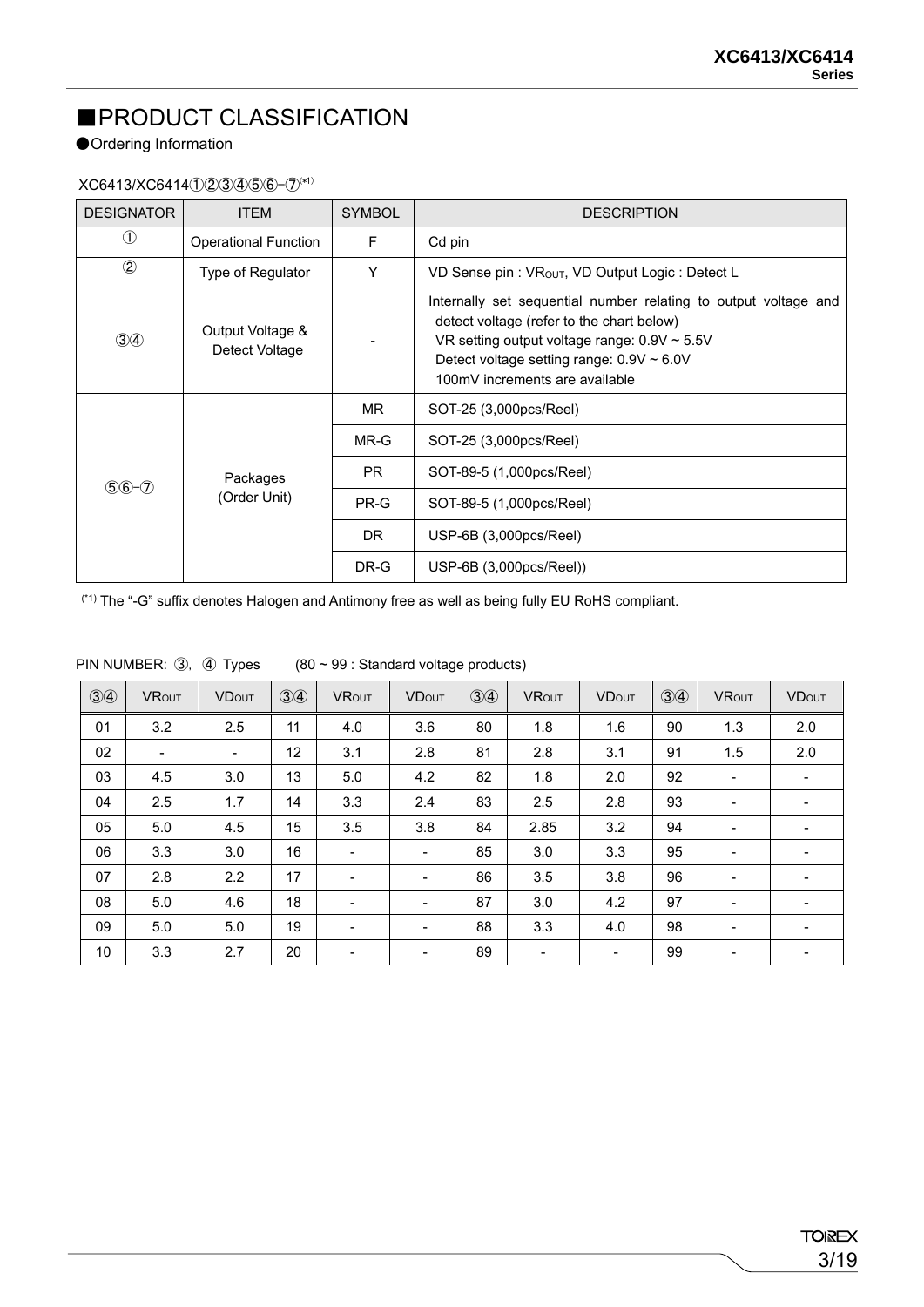### ■PIN CONFIGURATION



\*The dissipation pad for the USP-6B package should be solder-plated in recommended mount pattern and metal masking so as to enhance mounting strength and heat release. If the pad needs to be connected to other pins, It should be connected to the  $V_{SS}$  (No. 5) pin.

|               | PIN NUMBER |        | <b>PIN NAME</b>          | <b>FUNCTIONS</b>           |
|---------------|------------|--------|--------------------------|----------------------------|
| <b>SOT-25</b> | SOT-89-5   | USP-6B |                          |                            |
|               |            | 3      | $V_{IN}$                 | Power Input                |
| 2             | 2          | 5      | <b>Vss</b>               | Ground                     |
| 3             | 5          |        | Cd                       | Delay Capacitor Connection |
| 4             | 4          | 6      | <b>V</b> <sub>DOUT</sub> | VD Output                  |
| 5             | 3          | 4      | VROUT                    | VR Output                  |
|               |            | 2      | <b>NC</b>                | No connection              |
|               |            |        |                          |                            |

#### ■PIN ASSIGNMENT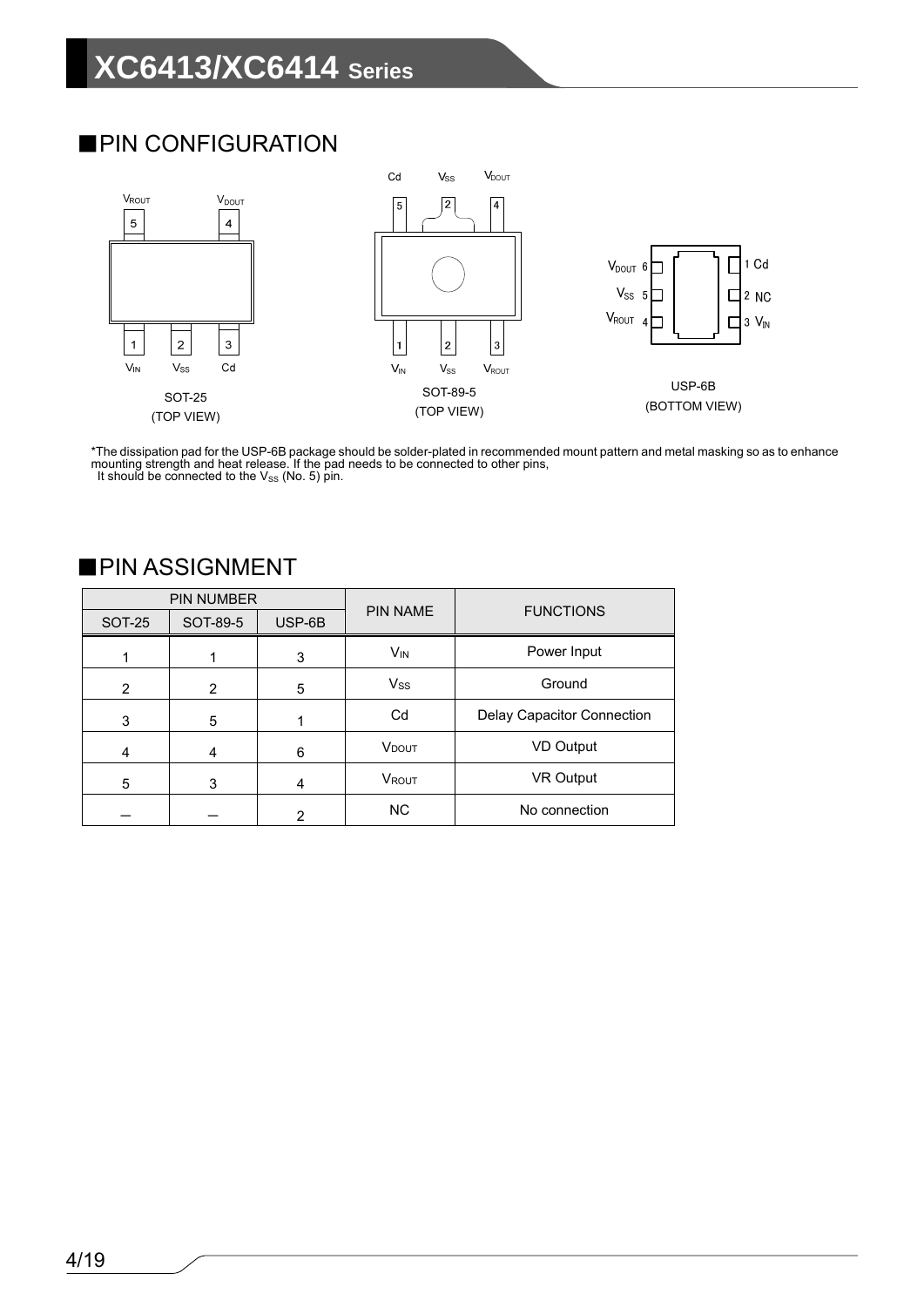### ■ABSOLUTE MAXIMUM RATINGS

| <b>PARAMETER</b>                                |          | <b>SYMBOL</b>                  | <b>RATINGS</b>                          | <b>UNIT</b> |
|-------------------------------------------------|----------|--------------------------------|-----------------------------------------|-------------|
| Input Voltage                                   |          | <b>V<sub>IN</sub></b>          | 12.0                                    | V           |
| <b>VR Output Current</b>                        |          | <b>VRIOUT</b>                  | $700^{(*1)}$                            | mA          |
| VR Output Voltage                               |          | <b>VROUT</b>                   | $V$ ss -0.3 ~ $V_{IN}$ +0.3             | V           |
| <b>VD Output Current</b>                        |          | <b>VDIOUT</b>                  | 50                                      | mA          |
| VD Output Voltage                               |          | <b>VDOUT</b>                   | $V_{SS}$ -0.3 ~ 12.0                    | V           |
| V <sub>CE</sub> / V <sub>SEN</sub> / Cd Voltage |          | $V_{CE}$ /<br>$V_{SEN}$ / $Cd$ | $V_{SS}$ -0.3 ~ $V_{IN}$ +0.3           | V           |
|                                                 | SOT-25   |                                | 250                                     |             |
|                                                 |          |                                | 600 (40mm x 40mm standard board) $(2)$  |             |
|                                                 | SOT-89-5 | Pd                             | 500                                     | mW          |
| Power Dissipation                               |          |                                | 1750(JEDEC board) $(2)$                 |             |
|                                                 | USP-6B   |                                | 120                                     |             |
|                                                 |          |                                | 1000 (40mm x 40mm standard board) $(2)$ |             |
| <b>Operating Ambient Temperature</b>            |          | Topr                           | $-40 - +85$                             | °C          |
| Storage Temperature                             |          | Tstg                           | $-55 - +125$                            | °C          |

 $\overline{(\text{M})\text{VRI}_{\text{OUT}}\triangleq}$ Pd/  $\overline{(\text{V}_{\text{IN}}\text{VRI}_{\text{OUT}})}$ 

(2)The power dissipation figure shown is PCB mounted. Please see the power dissipation page for the mounting condition.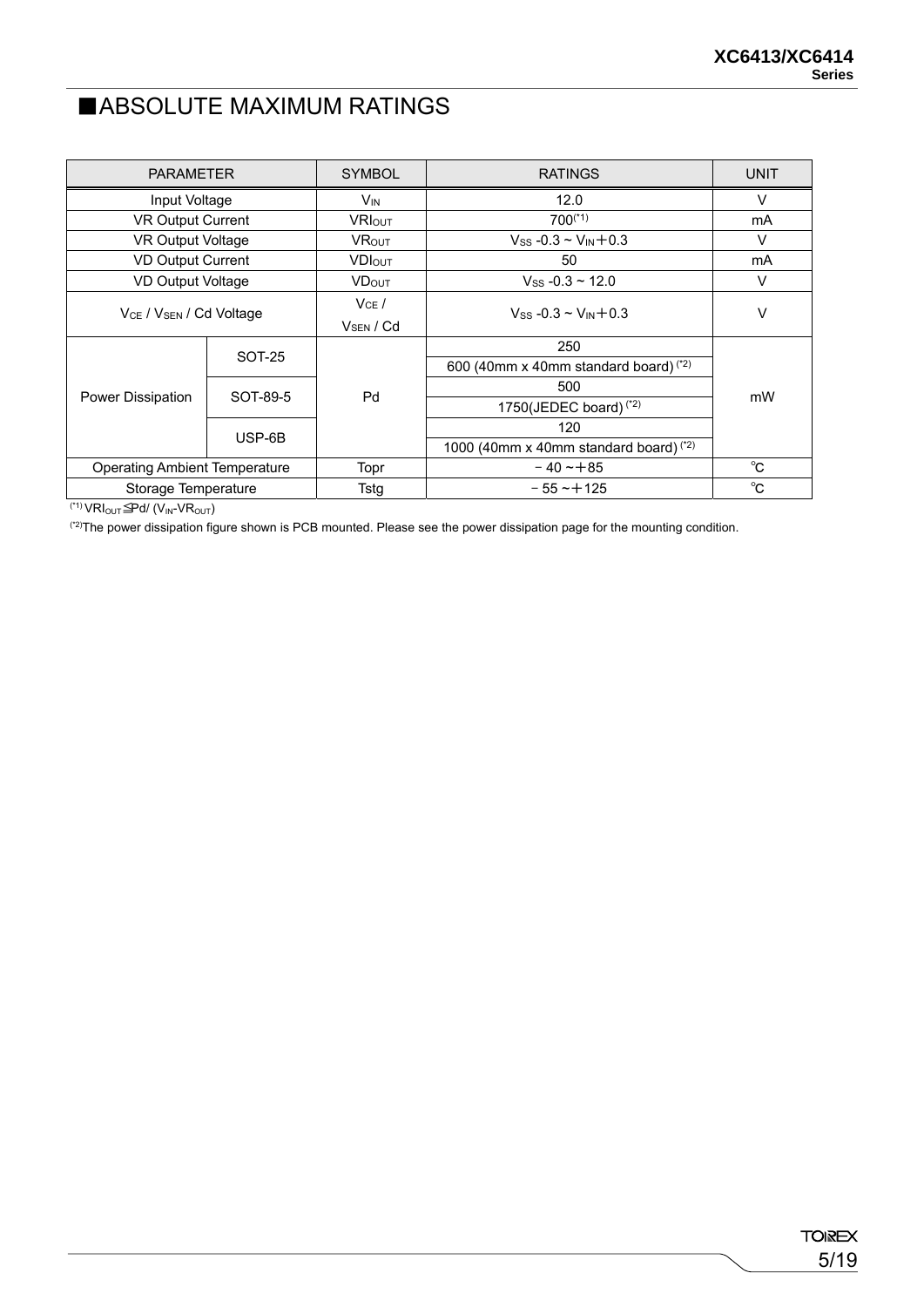## ■ELECTRICAL CHARACTERISTICS

| XC6413/XC6414 Type FY                            |                                                                             |                                                                                                                                                                      |                   |                          |                          |                          |                 | Ta= $25^{\circ}$ C |
|--------------------------------------------------|-----------------------------------------------------------------------------|----------------------------------------------------------------------------------------------------------------------------------------------------------------------|-------------------|--------------------------|--------------------------|--------------------------|-----------------|--------------------|
| <b>PARAMETER</b>                                 | <b>SYMBOL</b>                                                               |                                                                                                                                                                      | <b>CONDITIONS</b> | MIN.                     | TYP.                     | MAX.                     | <b>UNIT</b>     | <b>CIRCUIT</b>     |
| <b>VR Output Voltage</b>                         | $V_{ROUT(E)}$                                                               | $I_{ROUT}$ =30mA                                                                                                                                                     |                   | $\times 0.98$            | $V_{ROUT(T)}$            | × 1.02                   | V               | $\mathbf{1}$       |
| VR Maximum Output Current<br>(XC6413 Series)     | <b>IROUTMAX</b>                                                             | $V_{IN} = V_{ROUT(T)} + 1.0V$<br>When $V_{ROUT} \leq 2.1V$ , $V_{IN} = 3.1V$                                                                                         |                   | 300                      |                          | $\overline{\phantom{a}}$ | mA              | $\mathbf{1}$       |
| VR Maximum Output Current<br>(XC6414 Series)     | <b>ROUTMAX</b>                                                              | $V_{IN} = V_{ROUT(T)} + 2.0V$                                                                                                                                        |                   | 500                      | $\overline{a}$           | $\overline{\phantom{a}}$ | mA              | 1                  |
| VR <sub>OUT</sub> < 2.5V                         |                                                                             | $V_{IN} = V_{ROUT(T)} + 2.0V$                                                                                                                                        |                   | 400                      | $\overline{\phantom{a}}$ | $\overline{\phantom{a}}$ | mA              | $\mathbf{1}$       |
| VR Load Regulation                               | $\Delta V_{ROUT}$                                                           | 1mA <sub>9ROUT</sub> ≤100mA                                                                                                                                          |                   | $\overline{\phantom{a}}$ | 15                       | 50                       | mV              | $\mathbf{1}$       |
| Dropout Voltage <sup>(*4)</sup>                  | Vdif1                                                                       | $I_{ROUT} = 30mA$                                                                                                                                                    |                   |                          | $E-1$                    |                          | mV              | 1                  |
|                                                  | Vdif <sub>2</sub>                                                           | $I_{ROUT} = 100mA$                                                                                                                                                   |                   |                          | $E-2$                    |                          | mV              | 1                  |
| Supply Current                                   | $I_{DD}$                                                                    | $V_{IN} = V_{ROUT(T)} + 1.0V$<br>$V_{ROUT} \leq 0.90V$ , $V_{IN} = 2.0V$                                                                                             |                   | $\overline{\phantom{a}}$ | 35                       | 70                       | μA              | $\overline{2}$     |
| VR Line Regulation                               | $\Delta V_{ROUT}$<br>$(\Delta V_{IN} \cdot V_{OUT})$                        | $V_{ROUT(T)} + 1.0V \leq V_{IN} \leq 10.0V$<br>$V_{ROUT} \leq 0.90 V$ , $V_{IN} \geq 2.0$<br>$I_{ROUT}$ =30mA<br>$V_{ROUT(T)} \leq 1.75V$ , $I_{ROUT} = 10mA$        |                   |                          | 0.01                     | 0.20                     | % / V           | 1                  |
| Input Voltage                                    | $V_{IN}$                                                                    |                                                                                                                                                                      |                   | 2.0                      | $\overline{\phantom{0}}$ | 10.0                     | V               |                    |
| VR Output Temperature<br>Characteristics         | $\Delta V_{ROUT}$<br>$(\Delta$ Topr $\cdot$ V <sub>ROUT</sub> )             | $I_{ROUT} = 30mA$<br>-40°C ≤ Topr≤ 85°C                                                                                                                              |                   |                          | ±100                     |                          | ppm $\sqrt{\}C$ | $\mathbf{1}$       |
| VR Ripple Rejection Rate                         | <b>PSRR</b>                                                                 | $V_{IN}$ =[ $V_{ROUT(T)}$ + 1.0] $V$ + 0.5 $V$ p-pAC<br>When $V_{ROUT(T)} \leq 1.25V$<br>$\rightarrow$ V <sub>IN</sub> =2.25V+0.5Vp-pAC<br>$I_{ROUT}$ =50mA, f=10kHz |                   | $\overline{\phantom{a}}$ | 65                       |                          | dB              | 3                  |
| <b>VR Current Limit</b><br>(XC6413 Series)       | RLIM                                                                        | $V_{IN} = V_{ROUT(T)} + 1.0V$<br>When $V_{ROUT} \leq 2.1V$ , $V_{IN} = 3.1V$                                                                                         |                   | 300                      | 380                      | $\overline{a}$           | mA              | $\mathbf{1}$       |
| <b>VROUT&lt;1.8V</b>                             |                                                                             |                                                                                                                                                                      |                   | $\overline{\phantom{a}}$ | 380                      | $\overline{\phantom{a}}$ | mA              | $\mathbf{1}$       |
| <b>VR Current Limit</b><br>(XC6414 Series)       | <b>IRLIM</b>                                                                | $V$ IN= $V$ ROUT $(T)$ +2.0V                                                                                                                                         |                   | 500                      | 600                      | $\overline{a}$           | mA              | $\mathbf{1}$       |
| VR <sub>OUT</sub> < 2.5V                         |                                                                             |                                                                                                                                                                      |                   | $\overline{\phantom{a}}$ | 600                      | $\blacksquare$           | mA              | $\mathbf{1}$       |
| VR Short Circuit Current<br>(XC6413 Series)      | <b>IRSHORT</b>                                                              | $V_{IN} = V_{ROUT(T)} + 1.0V$<br>When VROUT(T) ≦2.1V, VIN=3.1V                                                                                                       |                   | $\overline{\phantom{a}}$ | 30                       | $\overline{\phantom{0}}$ | mA              | $\mathbf{1}$       |
| VR Short Circuit Current<br>(XC6414 Series)      | <b>IRSHORT</b>                                                              | $V_{IN} = V_{ROUT(T)} + 2.0V$<br>When VROUT(T) ≦1.5V, VIN=3.1V                                                                                                       |                   |                          | 30                       | $\overline{a}$           | mA              | $\mathbf{1}$       |
| VD Detect Voltage                                | $V_{DF(E)}$                                                                 |                                                                                                                                                                      |                   | $\times 0.98$            | VDF(T)                   | $\times$ 1.02            | V               | 4                  |
| VD Hysteresis Range                              | <b>V<sub>HYS</sub></b>                                                      |                                                                                                                                                                      |                   | VDF(T)                   | VDF(T)                   | VDF(T)                   | $\vee$          | 4                  |
|                                                  |                                                                             |                                                                                                                                                                      |                   | $\times 0.02$            | $\times 0.05$            | $\times 0.08$            |                 |                    |
|                                                  |                                                                             |                                                                                                                                                                      | $V_{IN} = 2.0V$   | 2.0                      | 5.0                      | $\overline{\phantom{a}}$ |                 |                    |
|                                                  |                                                                             |                                                                                                                                                                      | $V_{IN} = 3.0V$   | 4.0                      | 7.5                      | $\overline{\phantom{0}}$ |                 |                    |
|                                                  |                                                                             |                                                                                                                                                                      | $V_{IN} = 4.0V$   | 5.0                      | 9.5                      |                          |                 |                    |
|                                                  |                                                                             |                                                                                                                                                                      | $V_{IN} = 5.0V$   | 6.0                      | 10.5                     | $\overline{\phantom{0}}$ |                 |                    |
| VD Output Current                                | <b>IDOUT</b>                                                                | $V$ DOUT = $0.5V$                                                                                                                                                    | $V_{IN} = 6.0V$   | 6.5                      | 11.5                     | $\overline{\phantom{a}}$ | mA              | 5                  |
|                                                  |                                                                             |                                                                                                                                                                      | $V_{IN} = 7.0V$   | 7.0                      | 12.5                     | $\overline{\phantom{a}}$ |                 |                    |
|                                                  |                                                                             |                                                                                                                                                                      | $V_{IN} = 8.0V$   | 7.5                      | 13.5                     | $\overline{\phantom{a}}$ |                 |                    |
|                                                  |                                                                             |                                                                                                                                                                      | $V_{IN} = 9.0V$   | 8.0                      | 14.5                     | $\frac{1}{2}$            |                 |                    |
|                                                  |                                                                             |                                                                                                                                                                      | $V_{IN} = 10.0V$  | 8.5                      | 14.5                     | $\overline{\phantom{a}}$ |                 |                    |
| VD Detect Voltage Temperature<br>Characteristics | $\Delta \rm {V}_{\rm DF}/$<br>$(\triangle \text{Topr} \cdot V_{\text{DF}})$ | -40°C $\leq$ Topr $\leq$ 85°C                                                                                                                                        |                   | $\overline{\phantom{m}}$ | ±100                     | $\overline{\phantom{a}}$ | ppm /°C         | 4                  |
| Delay Resistance                                 | Delay                                                                       | VIN=7.0V, Cd=0V<br>Delay Resistance=7.0V/Delay Current                                                                                                               |                   | 1.0                      | 2.0                      | 2.5                      | ΜΩ              | 6                  |

NOTE<br>\*1

\*1 Unless otherwise stated,  $V_{IN} = V_{ROUT(T)} + 1.0V$ . V<sub>ROUT</sub>  $\leq$  0.9V: V<sub>IN</sub>=2.0V<br>\*2 V<sub>ROUT(T)</sub>: Nominal VR output voltage

\*2 VROUT(T): Nominal VR output voltage<br>\*3 VOUT(E): Effective VR output voltage  $V_{\text{OUT}(E)}$ : Effective VR output voltage

\*4  $V$ dif= {V<sub>IN1</sub> (\*6)<sub>-</sub>V<sub>ROUT1</sub> (\*5)<sub>}</sub><br>\*5 V<sub>ROUT:</sub> A voltage equal to \*5 V<sub>ROUT:</sub> A voltage equal to 98% of the VR output voltage whenever a stabilized {V<sub>ROUT (T)</sub> +1.0V} is input with each I<sub>ROUT</sub>.

 $V_{\text{IN1}}$  = the input voltage when  $V_{\text{OUT1}}$ , which appears as Input voltage is gradually decreased.

<sup>(</sup>ie. the VR output voltage when "VROUT(T)+1.0V" is provided at the V<sub>IN</sub> pin while maintaining a certain IROUT value).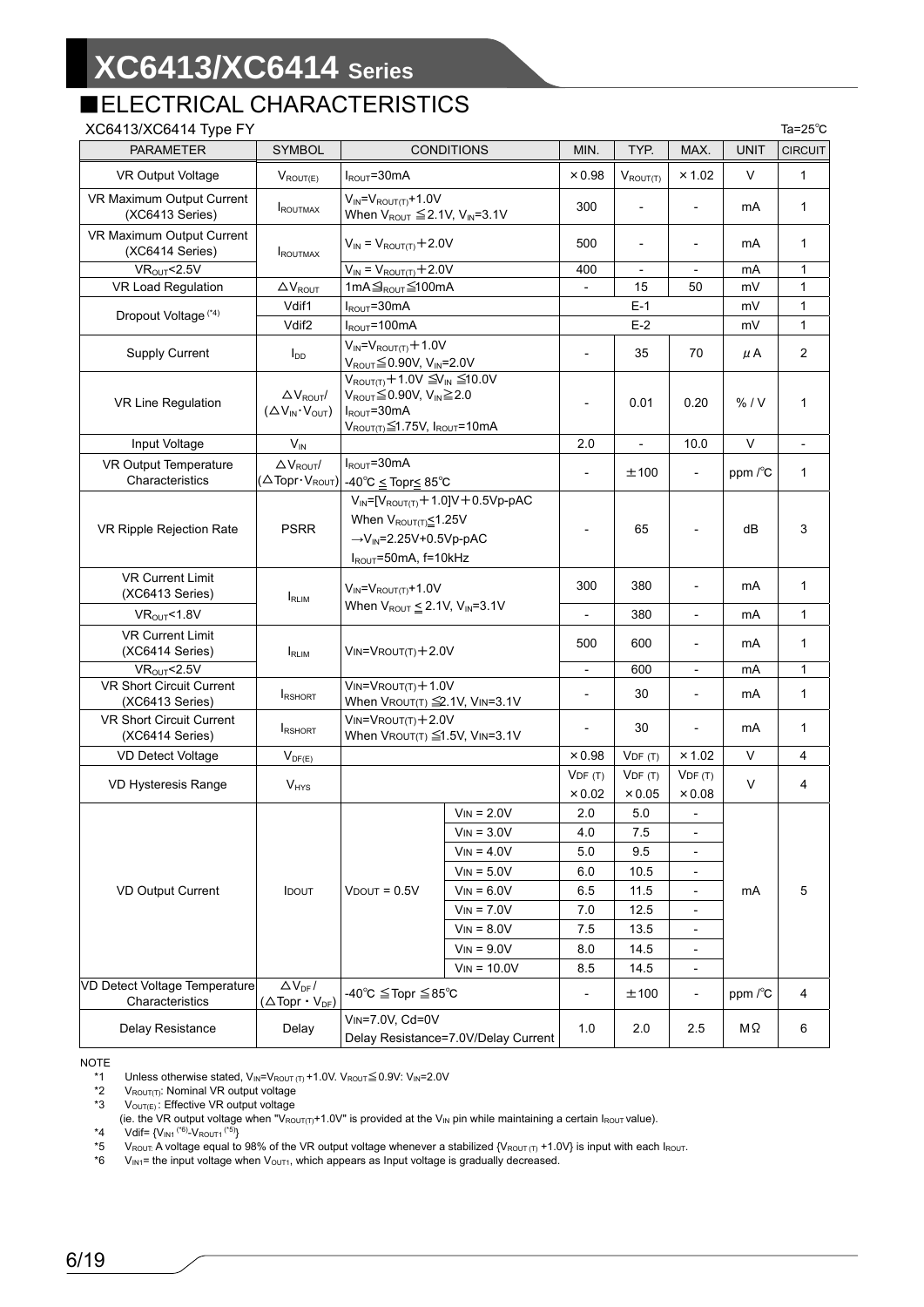## ■ELECTRICAL CHARACTERISTICS

#### ●VR Dropout Voltage

#### XC6413/XC6414 Type FY

| <b>SYMBOL</b>                           | $E-0$                 |                | $E-1$                         |                          | $E-2$                  |                   |
|-----------------------------------------|-----------------------|----------------|-------------------------------|--------------------------|------------------------|-------------------|
| <b>PARAMETER</b>                        | <b>OUTPUT VOLTAGE</b> |                | <b>DROPOUT VOLTAGE 1 (mV)</b> |                          | DROPOUT VOLTAGE 2 (mV) |                   |
| <b>NOMINAL</b>                          |                       | DETECT VOLTAGE |                               | $($ lou $\tau$ =30mA)    | $(IoUT=100mA)$         |                   |
| DETECT VOLTAGE<br><b>OUTPUT VOLTAGE</b> |                       | (V)            | Ta= $25^{\circ}$ C            |                          | Ta= $25^{\circ}$ C     |                   |
| VROUT(T)                                |                       | VROUT / VDF    | Vdif1                         | Vdif1                    | Vdif <sub>2</sub>      | Vdif <sub>2</sub> |
| VDF(T)                                  | MIN.                  | MAX.           | TYP.                          | MAX.                     | TYP.                   | MAX.              |
| 0.90                                    | 0.870                 | 0.930          | 1050                          | 1100                     | 1150                   | 1200              |
| 1.00                                    | 0.970                 | 1.030          | 1000                          | 1100                     | 1050                   | 1200              |
| 1.10                                    | 1.070                 | 1.130          | 900                           | 1000                     | 950                    | 1100              |
| 1.20                                    | 1.170                 | 1.230          | 800                           | 900                      | 850                    | 1000              |
| 1.30                                    | 1.270                 | 1.330          | 700                           | 800                      | 750                    | 900               |
| 1.40                                    | 1.370                 | 1.430          | 600                           | 700                      | 650                    | 800               |
| 1.50                                    | 1.470                 | 1.530          | 500                           | 600                      | 550                    | 700               |
| 1.60                                    | 1.568                 | 1.632          | 400                           | 500                      | 500                    | 600               |
| 1.70                                    | 1.666                 | 1.734          | 300                           | 400                      | 400                    | 500               |
| 1.80                                    | 1.764                 | 1.836          | 200                           | 300                      | 300                    | 400               |
| 1.90                                    | 1.862                 | 1.938          | 120                           | 150                      | 280                    | 380               |
| 2.00                                    | 1.960                 | 2.040          | 80                            | 120                      | 240                    | 350               |
| 2.10                                    | 2.058                 | 2.142          | 80                            | 120                      | 240                    | 330               |
| 2.20                                    | 2.156                 | 2.244          | 80                            | 120                      | 240                    | 330               |
| 2.30                                    | 2.254                 | 2.346          | 80                            | 120                      | 240                    | 310               |
| 2.40                                    | 2.352                 | 2.448          | 80                            | 120                      | 240                    | 310               |
| 2.50                                    | 2.450                 | 2.550          | $\overline{70}$               | 100                      | 220                    | 290               |
| 2.60                                    | 2.548                 | 2.652          | 70                            | 100                      | 220                    | 290               |
| 2.70                                    | 2.646                 | 2.754          | 70                            | 100                      | 220                    | 290               |
| 2.80                                    | 2.744                 | 2.856          | 70                            | 100                      | 220                    | 270               |
| 2.90                                    | 2.842                 | 2.958          | 70                            | 100                      | 220                    | 270               |
| 3.00                                    | 2.940                 | 3.060          | 60                            | 90                       | 200                    | 270               |
| 3.10                                    | 3.038                 | 3.162          | 60                            | 90                       | 200                    | 250               |
| 3.20                                    | 3.136                 | 3.264          | 60                            | 90                       | 200                    | 250               |
| 3.30                                    | 3.234                 | 3.366          | 60                            | 90                       | 200                    | 250               |
| 3.40                                    | 3.332                 | 3.468          | 60                            | 90                       | 200                    | 250               |
| 3.50                                    | 3.430                 | 3.570          | 60                            | 90                       | 200                    | 250               |
| 3.60                                    | 3.528                 | 3.672          | 60                            | $\overline{90}$          | 200                    | 250               |
| 3.70                                    | 3.626                 | 3.774          | 60                            | 90                       | 200                    | 250               |
| 3.80                                    | 3.724                 | 3.876          | 60                            | 90                       | 200                    | 250               |
| 3.90                                    | 3.822                 | 3.978          | 60                            | 90                       | 200                    | 250               |
| 4.00                                    | 3.920                 | 4.080          | 60                            | 80                       | 180                    | 230               |
| 4.10                                    | 4.018                 | 4.182          | 60                            | 80                       | 180                    | 230               |
| 4.20                                    | 4.116                 | 4.284          | 60                            | 80                       | 180                    | 230               |
| 4.30                                    | 4.214                 | 4.386          | 60                            | 80                       | 180                    | 230               |
| 4.40                                    | 4.312                 | 4.488          | 60                            | 80                       | 180                    | 230               |
| 4.50                                    | 4.410                 | 4.590          | 60                            | 80                       | 180                    | 230               |
| 4.60                                    | 4.508                 | 4.692          | 60                            | 80                       | 180                    | 230               |
| 4.70                                    | 4.606                 | 4.794          | 60                            | 80                       | 180                    | 230               |
| 4.80                                    | 4.704                 | 4.896          | 60                            | 80                       | 180                    | 230               |
| 4.90                                    | 4.802                 | 4.998          | 60                            | 80                       | 180                    | 230               |
| 5.00                                    | 4.900                 | 5.100          | 50                            | 70                       | 160                    | 210               |
| 5.10                                    | 4.998                 | 5.202          | 50                            | 70                       | 160                    | 210               |
| 5.20                                    | 5.096                 | 5.304          | 50                            | 70                       | 160                    | 210               |
| 5.30                                    | 5.194                 | 5.406          | 50                            | 70                       | 160                    | 210               |
| 5.40                                    | 5.292                 | 5.508          | 50                            | 70                       | 160                    | 210               |
| 5.50                                    | 5.390                 | 5.610          | 50                            | 70                       | 160                    | 210               |
| 5.60                                    | 5.488                 | 5.712          |                               | $\overline{\phantom{a}}$ |                        |                   |
| 5.70                                    | 5.586                 | 5.814          |                               |                          |                        |                   |
| 5.80                                    | 5.684                 | 5.916          |                               |                          |                        |                   |
| 5.90                                    | 5.782                 | 6.018          |                               |                          |                        |                   |
| 6.00                                    | 5.880                 | 6.120          |                               |                          |                        |                   |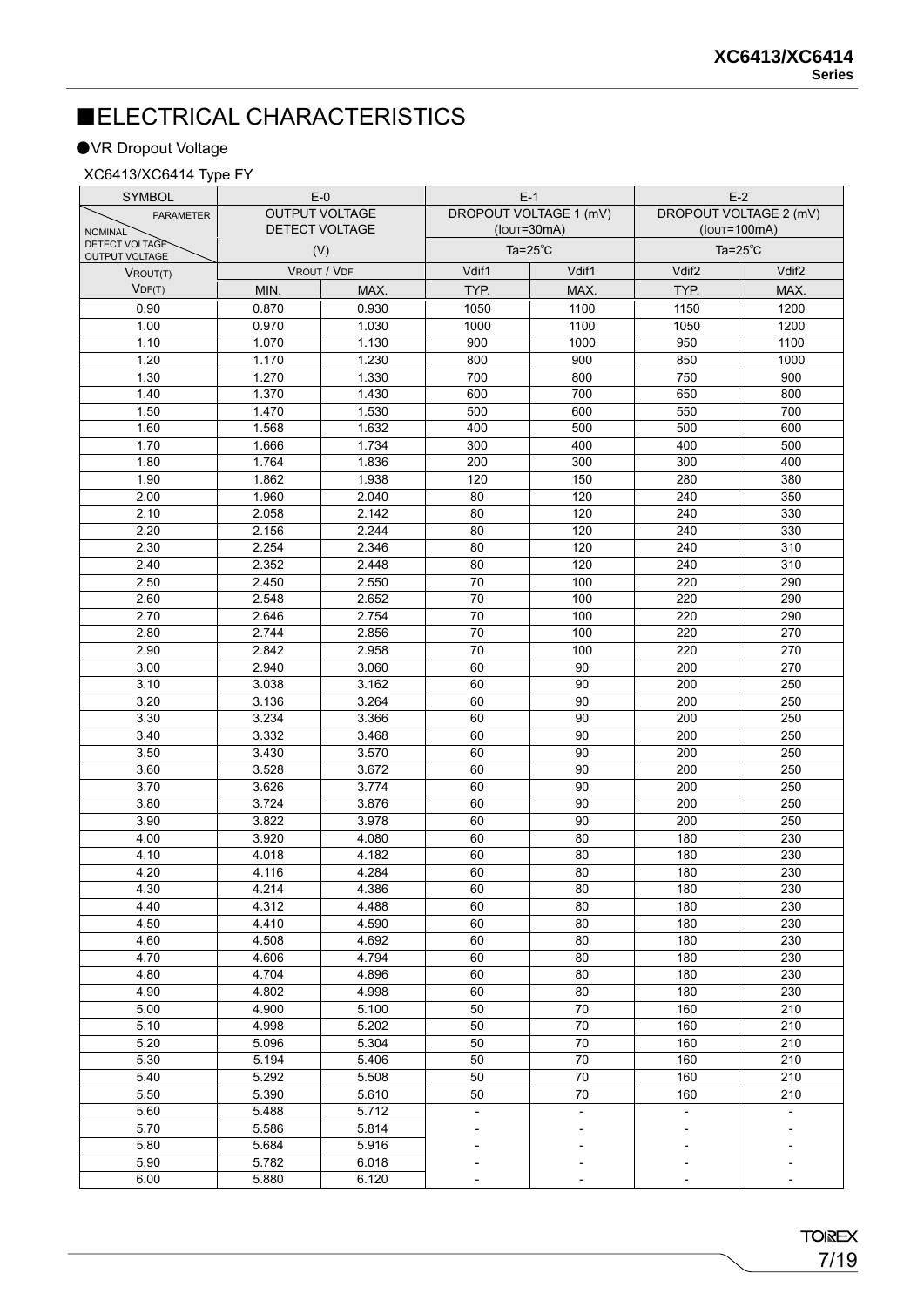## **TEST CIRCUITS**

#### XC6413/XC6414 Type FY

#### ●Circuit 1



●Circuit 2



●Circuit 3

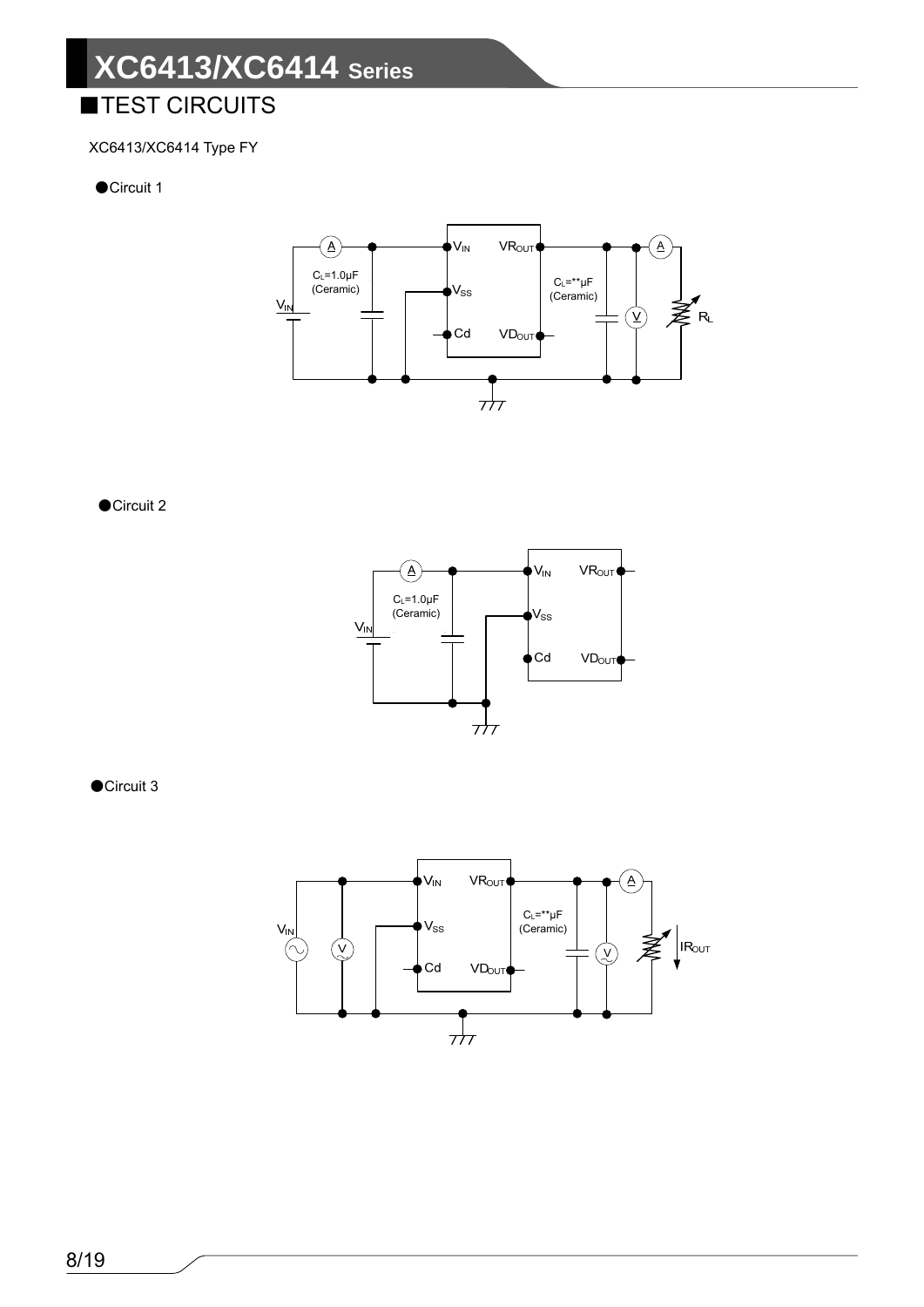## ■TEST CIRCUITS (Continued)

XC6413/XC6414 Type FY

●Circuit 4



●Circuit 5



●Circuit 6



\*Output Capacitor Corresponding Chart

| <b>VR</b> out   |                       |
|-----------------|-----------------------|
| $0.9 \sim 1.2V$ | More than 4.7 $\mu$ F |
| $1.3 \sim 1.7V$ | More than 2.2 $\mu$ F |
| $1.8 \sim 5.5V$ | More than 1.0 $\mu$ F |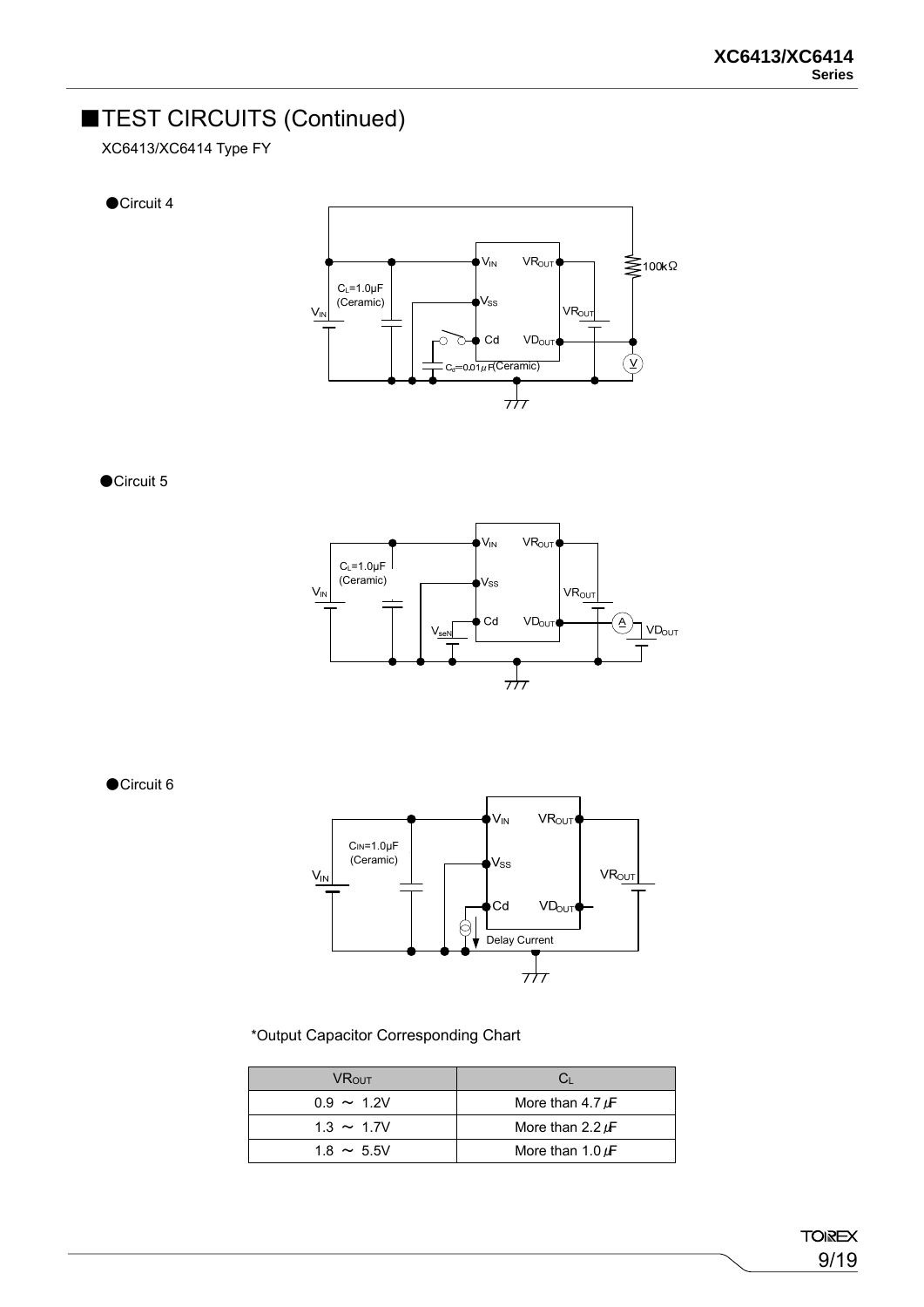### ■OPERATIONAL EXPLANATION

<Output Voltage Regulator Control>

The voltage, divided by resistors R1 & R2 which are connected to the VROUT pin is compared with the internal reference voltage by the error amplifier. The P-channel MOSFET, which is connected to the VROUT pin, is then driven by the subsequent output signal.

The output voltage at the  $V_{\text{ROUT}}$  pin is controlled & stabilized by negative feedback.

The current limit circuit and short circuit protection operate in relation to the level of output current.

<Detector Function with the XC6413/XC6414 Series>

The series' detector function monitors the voltage divided by resistors R3 & R4 which are connected to the VROUT pin, as well as monitoring the voltage of the internal reference voltage source via the comparator.

The V<sub>DSEN</sub> pin has options (please refer to the Selection Guide, item 4). A 'Low' signal level can be output from the V<sub>DOUT</sub> pin when the VD pin voltage level goes below the detect voltage. As V<sub>DOUT</sub> is an open-drain N-channel output, a pull-up resistor of about 220kΩ is needed to achieve a voltage output. Because of hysteresis at the detector function, output at the V<sub>DOUT</sub> pin will invert when the detect voltage level increases above the release voltage (105% of the detect voltage).

By connecting the Cdelay pin to a capacitor (Cd), the XC6413/XC6414F series can apply a delay time to  $V_{\text{DOUT}}$  voltage when releasing voltage.

The delay time can be calculated from the internal resistance, Rdelay (2MΩ, TYP., fixed) and the value of Cd as per the following equation.

| Delay Time = Cdelay $xR_{delay} \times 0.7$ |  |  |
|---------------------------------------------|--|--|
|---------------------------------------------|--|--|

| $\bigcirc R_{\text{delay}}$ : 1.0 ~ 3.5M $\Omega$ , TYP:2.0M $\Omega$ |                   |                          |  |  |  |
|-----------------------------------------------------------------------|-------------------|--------------------------|--|--|--|
| Cd                                                                    | DELAY TIME (TYP.) | <b>DELAY TIME</b>        |  |  |  |
| 0.01 $\mu$ F                                                          | 14.0msec          | $7.00 \sim 24.5$ msec    |  |  |  |
| $0.022 \mu F$                                                         | 30.8msec          | $15.4 \sim 53.9$ msec    |  |  |  |
| $0.047 \mu F$                                                         | 65.8msec          | $32.90 \sim 115.15$ msec |  |  |  |
| 0.10 $\mu$ F                                                          | 140msec           | $70.0 \sim 245$ msec     |  |  |  |
| $0.22 \mu F$                                                          | 308msec           | $154 \sim 539$ msec      |  |  |  |
| 0.47 $\mu$ F                                                          | 658msec           | $329.0 \sim 1151.5$ msec |  |  |  |
| 1.0 $\mu$ F                                                           | 1400msec          | $700.0 \sim 2450$ msec   |  |  |  |

<Low ESR Capacitors>

With the XC6413/XC6414 series regulator, a stable output voltage is achievable even if low ESR capacitors are used, as a phase compensation circuit is built-in to the regulator. In order to ensure the effectiveness of the phase compensation, we suggest that an output capacitor (CL) be connected as close as possible, between the output pin (VROUT) and the Vss pin. Please use an output capacitor (C<sub>L</sub>) with a capacitance, based on the chart below.

We also suggest an input capacitor (C<sub>IN</sub>) of  $1 \mu$  F: this should be connected between V<sub>IN</sub> and V<sub>SS</sub> in order to stabilize input power source.

| $\bullet$ capacities conceptioning change |                       |  |  |
|-------------------------------------------|-----------------------|--|--|
| <b>VR</b> out                             | C <sub>1</sub>        |  |  |
| $0.9 \sim 1.2V$                           | More than 4.7 $\mu$ F |  |  |
| $1.3 \sim 1.7V$                           | More than 2.2 $\mu$ F |  |  |
| $1.8 \sim 5.5$ V                          | More than 1.0 $\mu$ F |  |  |

●Output Capacitor Corresponding Chart

<Current Limiter, Short-Circuit Protection>

The XC6413/XC6414 series regulator offers a combination of current limit and circuit protection by means of a built-in fixed current limiter circuit and a foldback circuit. When the load current reaches the current limit level, the fixed current limiter circuit operates and output voltage drops. As a result of this drop in output voltage, the foldback circuit operates, the output voltage drops further and output current decreases. When the output pin is shorted, a current of about 50mA flows.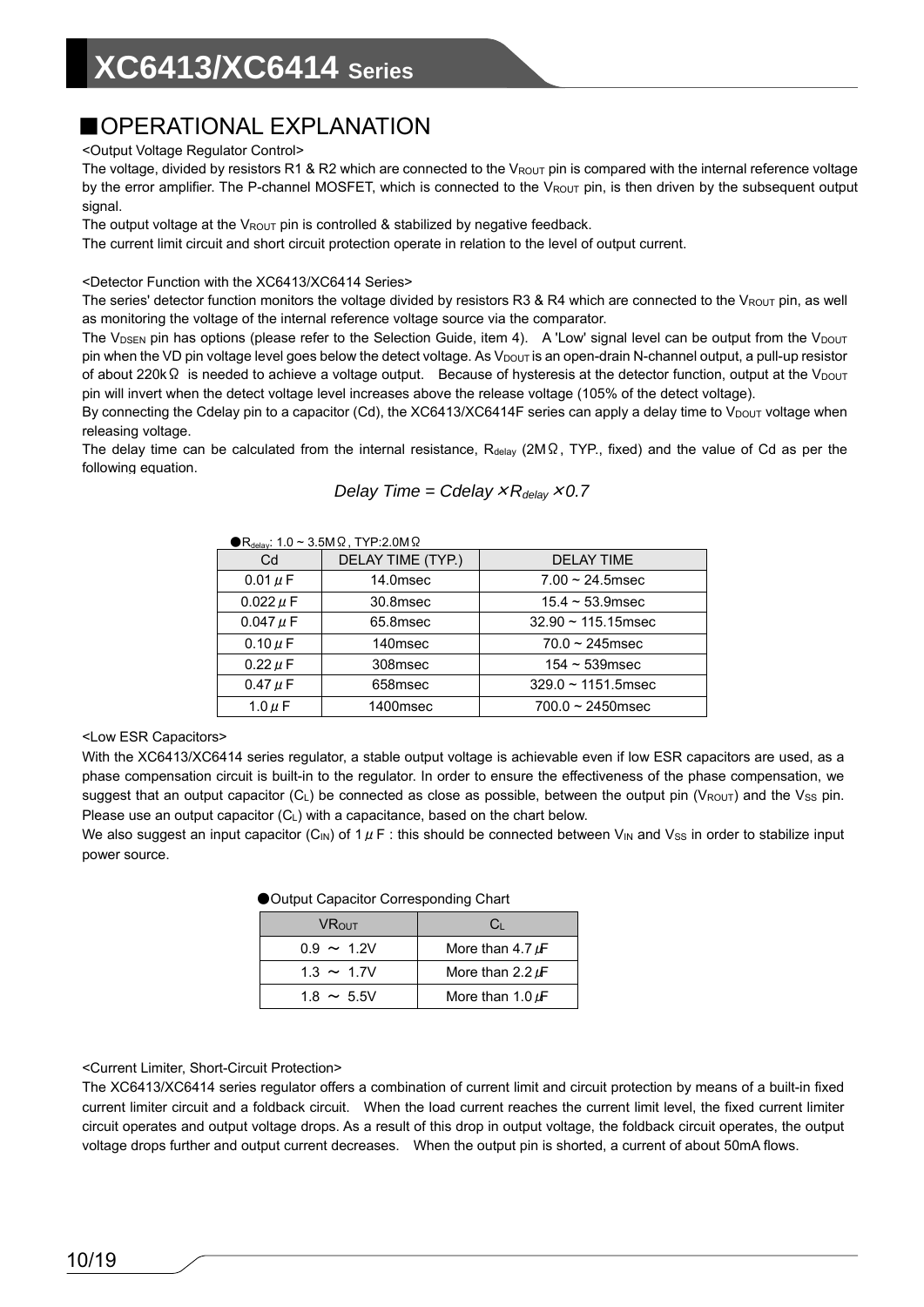### ■NOTES ON USE

- 1. Please use this IC within the stated absolute maximum ratings. The IC is liable to malfunction should the ratings be exceeded.
- 2. Where wiring impedance is high, operations may become unstable due to noise and/or phase lag depending on output current. Please strengthen V<sub>IN</sub> and V<sub>SS</sub> wiring in particular.
- 3. Please wire the input capacitor  $(C_{IN})$  and the output capacitor  $(C_L)$  as close to the IC as possible. Should rapid input fluctuation or load fluctuation occur, please increase the capacitor value such as  $C_{\text{IN}}$  or  $C_{\text{L}}$  to stabilize the operation.
- 4. Torex places an importance on improving our products and its reliability. However, by any possibility, we would request user fail-safe design and post-aging treatment on system or equipment.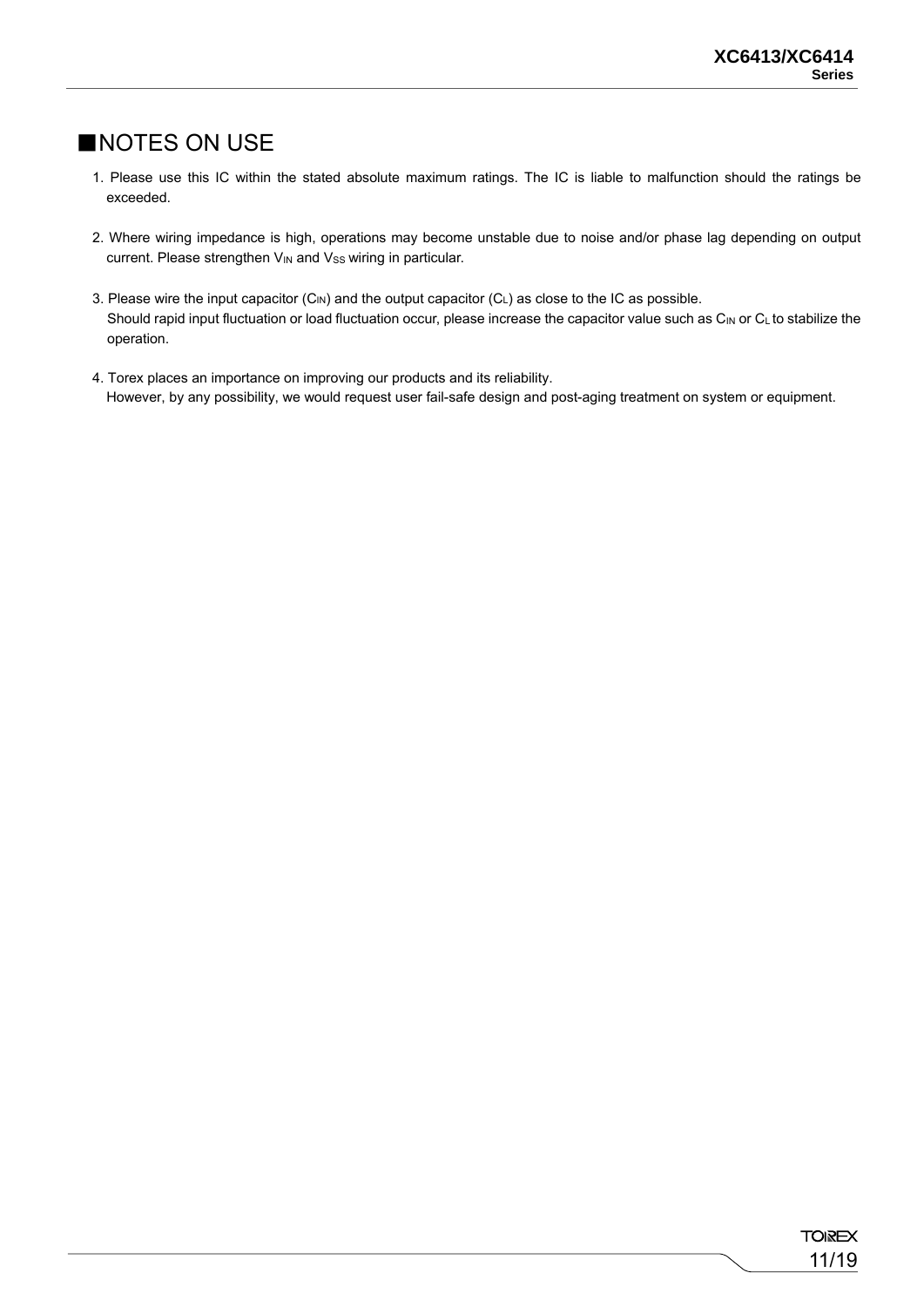## ■PACKAGING INFORMATION









 $\bullet$ SOT-25  $\bullet$ SOT89-5







●USP-6B

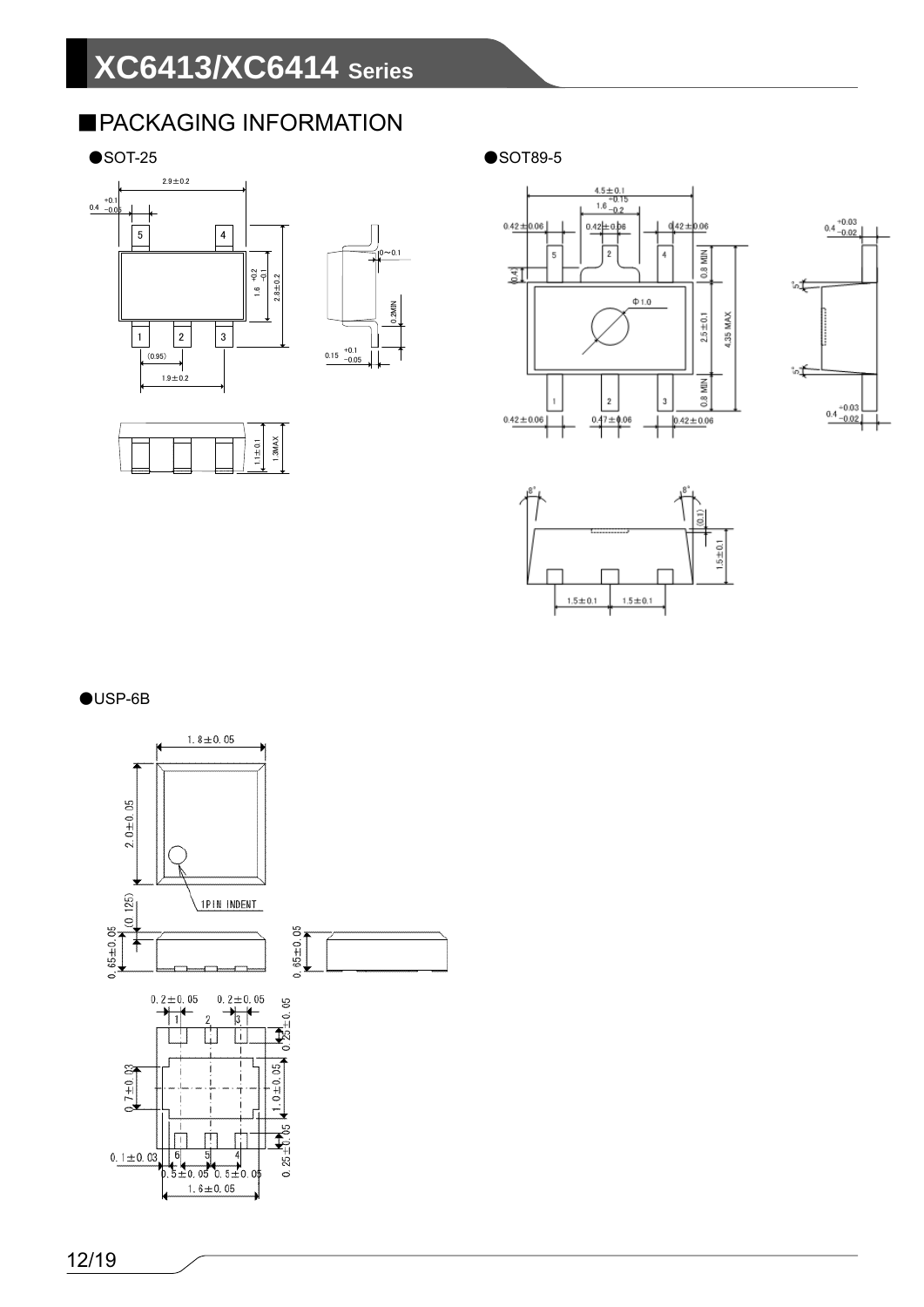### ■PACKAGING INFORMATION(Continued)

- 
- ●SOT-25 Reference Pattern Layout ●SOT-89-5 Reference Pattern Layout





●USP-6B Reference Pattern Layout ●USP-6B Reference Metal Mask Design



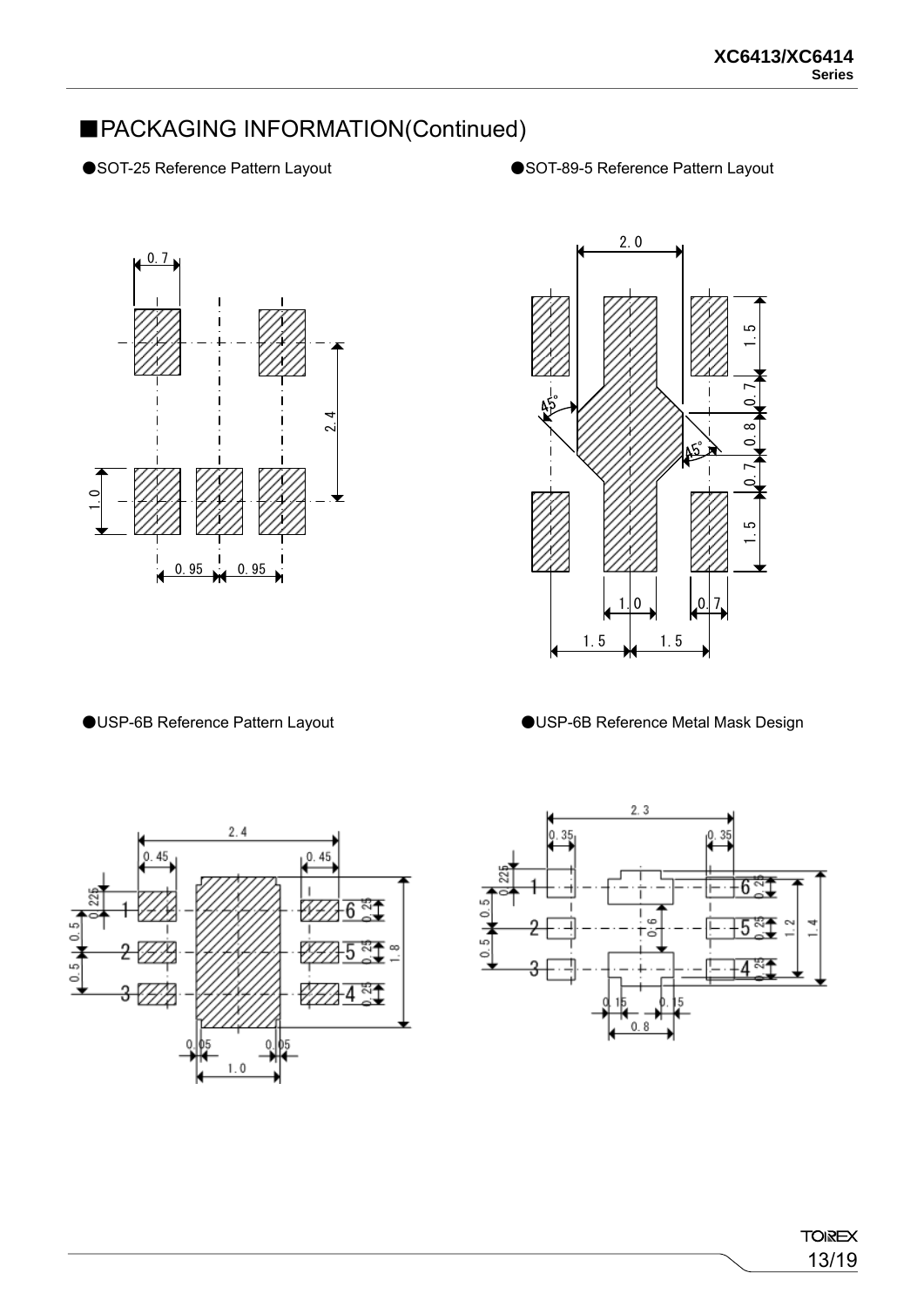### ■PACKAGING INFORMATION(Continued)

#### ●**SOT-25 Power Dissipation (40mm x 40mm Standard board)**

Power dissipation data for the SOT-25 is shown in this page. The value of power dissipation varies with the mount board conditions. Please use this data as the reference data taken in the following condition.

#### 1. Measurement Condition

- Condition: Mount on a board
- Ambient: Natural convection
- Soldering: Lead (Pb) free
	- Board: Dimensions 40 x 40 mm (1600 mm2 in one side)
		- Copper (Cu) traces occupy 50% of the board
		- area In top and back faces
		- Package heat-sink is tied to the copper traces
		- (Board of SOT-26 is used.)
- Material: Glass Epoxy (FR-4)
- Thickness: 1.6mm
- Through-hole: 4 x 0.8 Diameter



#### 2.Power Dissipation vs. Ambient Temperature

| Board Mount (Ti max = $125^{\circ}$ C) |                           |                                    |
|----------------------------------------|---------------------------|------------------------------------|
| Ambient Temperature (°C)               | Power Dissipation Pd (mW) | Thermal Resistance $(^{\circ}C/W)$ |
|                                        | 600                       | 166.67                             |
| 85                                     | 240                       |                                    |

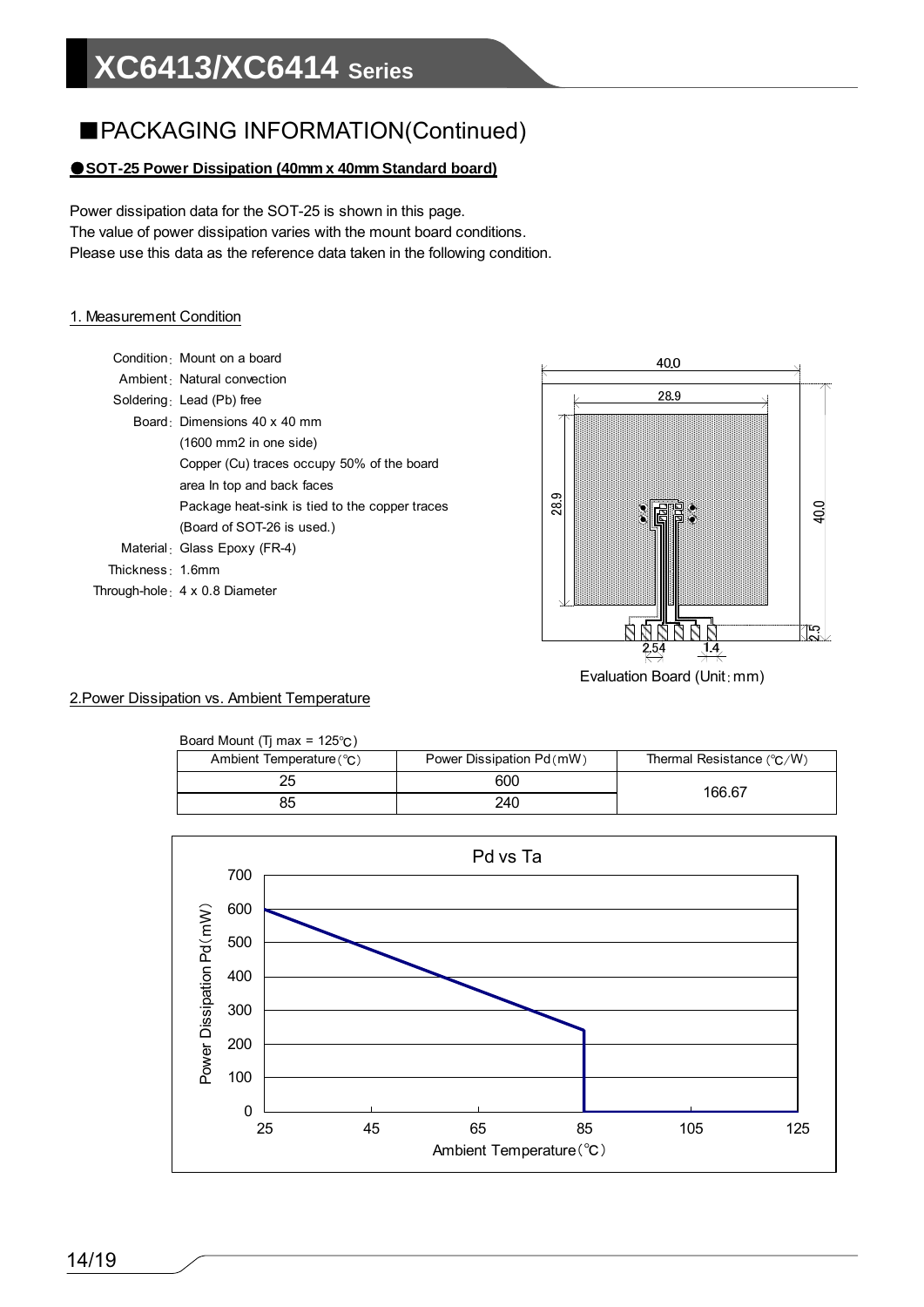### ■PACKAGING INFORMATION(Continued)

#### **OUSP-6B Power Dissipation (40mm x 40mm Standard board)**

Power dissipation data for theUSP-6B is shown in this page. The value of power dissipation varies with the mount board conditions. Please use this data as the reference data taken in the following condition.

#### 1. Measurement Condition

|                   | Condition Mount on a board                     |
|-------------------|------------------------------------------------|
|                   | Ambient Natural convection                     |
|                   | Soldering $\cdot$ Lead (Pb) free               |
|                   | Board Dimensions 40 x 40 mm                    |
|                   | $(1600 \text{ mm2}$ in one side)               |
|                   | Copper (Cu) traces occupy 50% of the board     |
|                   | area in top and back faces                     |
|                   | Package heat-sink is tied to the copper traces |
|                   | Material: Glass Epoxy (FR-4)                   |
| Thickness : 1.6mm |                                                |
|                   | Through-hole $\frac{1}{2}$ 4 x 0.8 Diameter    |
|                   |                                                |



#### 2.Power Dissipation vs. Ambient Temperature

| Board Mount (Ti max = $125^{\circ}$ C)                  |      |                                    |  |  |
|---------------------------------------------------------|------|------------------------------------|--|--|
| Power Dissipation Pd (mW)<br>Ambient Temperature $(°C)$ |      | Thermal Resistance $(^{\circ}C/W)$ |  |  |
| 25                                                      | 1000 |                                    |  |  |
| 85                                                      | 400  | 100.00                             |  |  |



**TOIREX** 15/19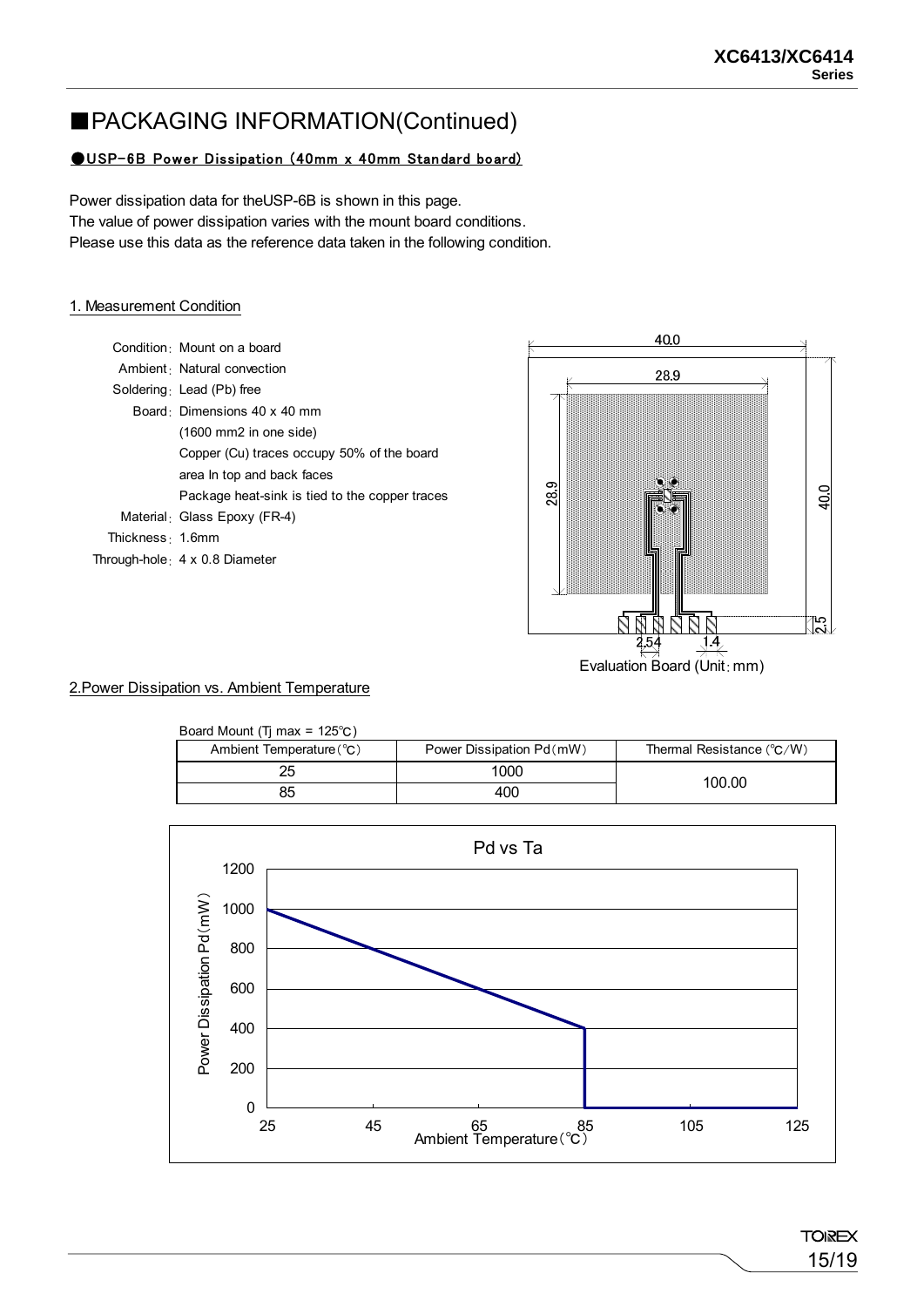## ■PACKAGING INFORMATION(Continued)

#### SOT-89-5 Power Dissipation (JEDEC)

Power dissipation data for the SOT-89-5 is shown in this page. The value of power dissipation varies with the mount board conditions. Please use this data as one of reference data taken in the described condition.



#### 2. Power Dissipation vs. Ambient Temperature

| Board Mount ( $\Pi$ max = 125°C) |                           |                           |  |
|----------------------------------|---------------------------|---------------------------|--|
| Ambient Temperature (°C)         | Power Dissipation Pd (mW) | Thermal Resistance (°C/W) |  |
| 25                               | 1750                      | 57.14                     |  |
| 85                               | 700                       |                           |  |
|                                  |                           |                           |  |

Evaluation Board (Unit: mm)

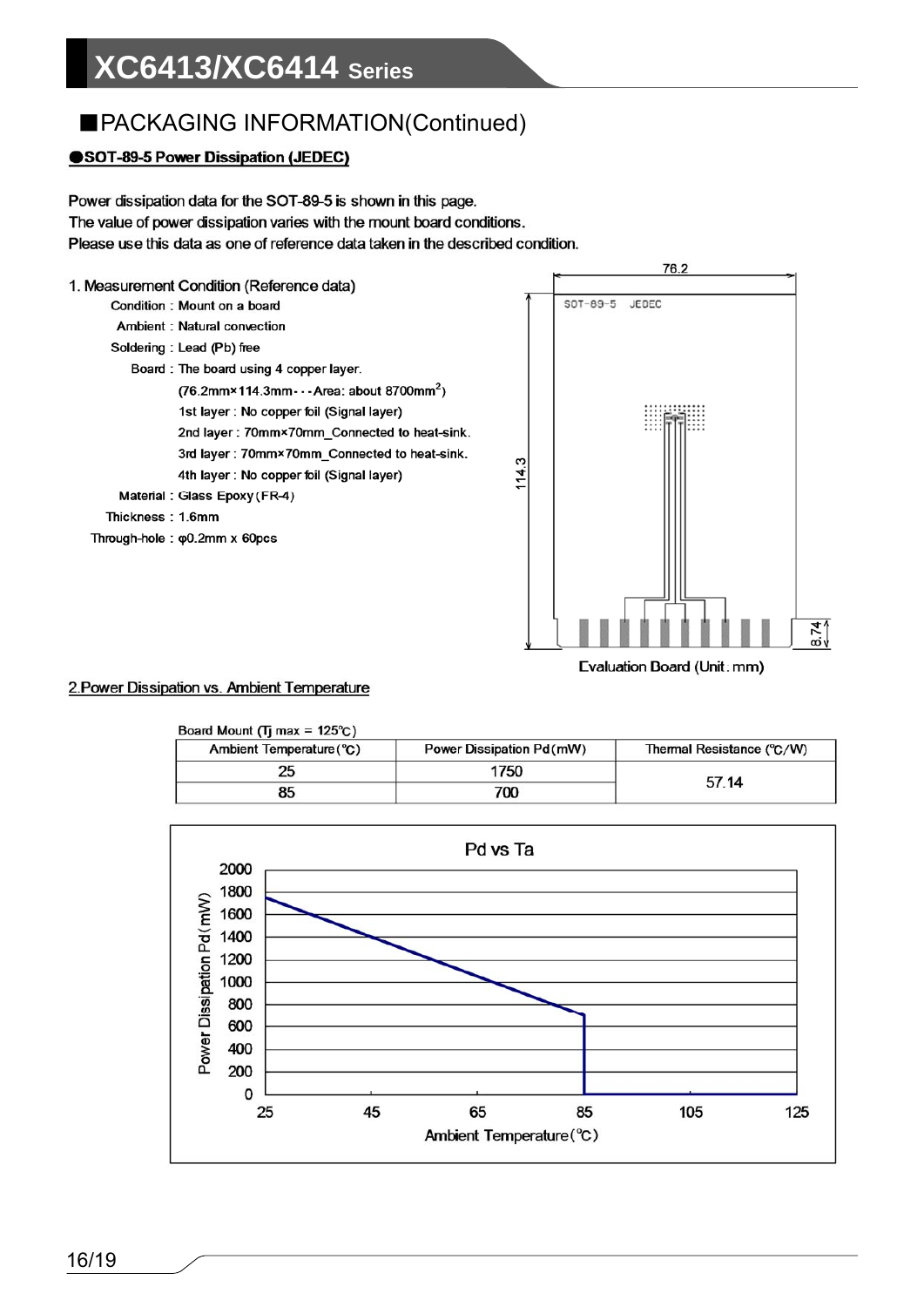#### ■**MARKING RULE**

●SOT-25, SOT-89-5





(TOP VIEW)

① represents product series

| MARK | <b>PRODUCT SERIES</b> |  |
|------|-----------------------|--|
|      | XC6413xxxxxx          |  |
|      | XC6414xxxxxx          |  |

②③ represents internal sequential number

01~09, 10~99, A0~A9, B0~B9, Z9~

(G, I, J, O, Q, W excepted)

The two digits show a combination of "Operational Function", "Type of Regulator" and "Output Voltage & Detect Voltage". The same digits are used between the type of packages.

④ represents production lot number  $0 \sim 9$ ,  $A \sim Z$  repeated. (G, I, J, O, Q, W excluded.)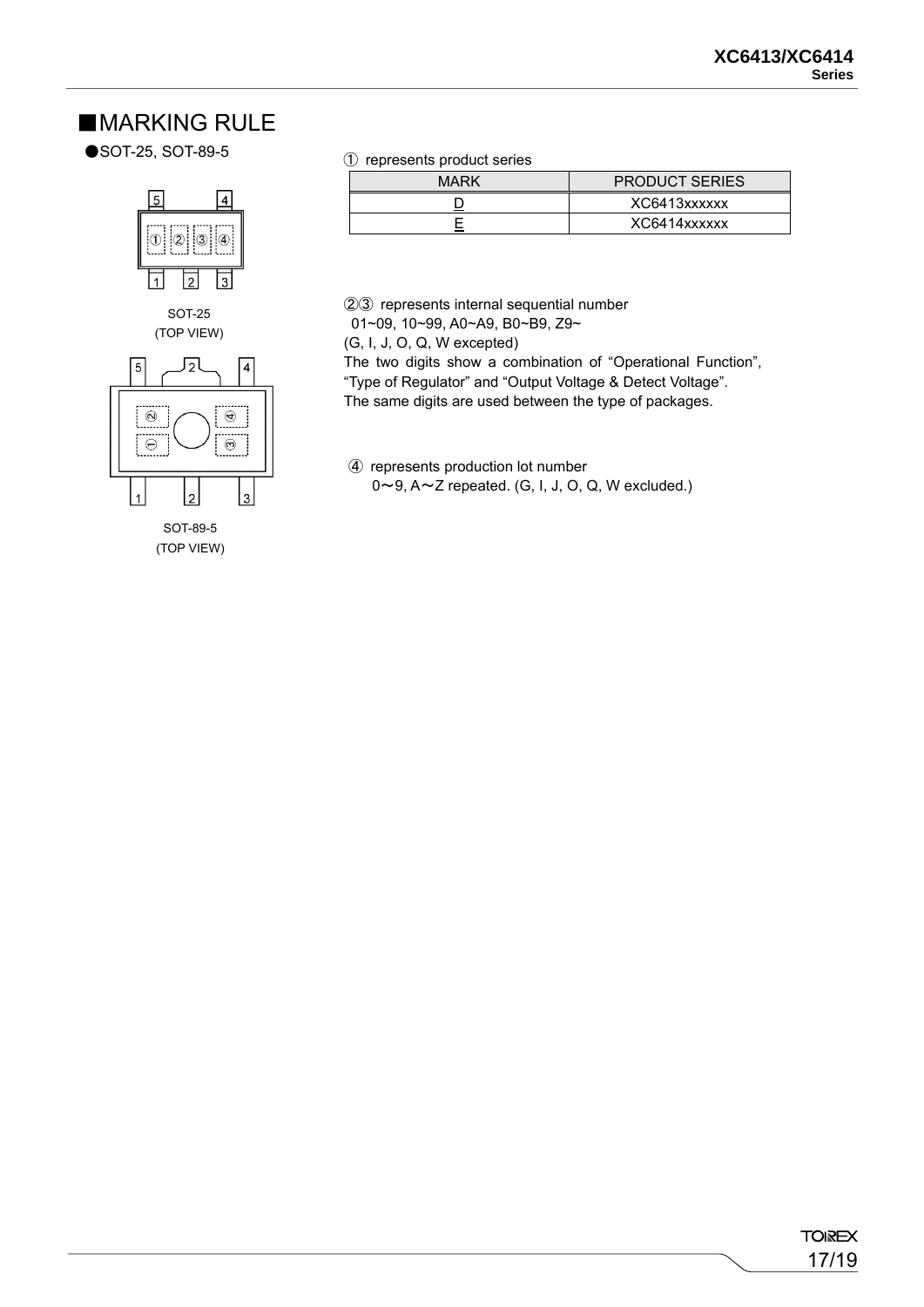### ■MARKING RULE (Continued)

#### ●USP-6B

#### ① represents product series



USP-6B (TOP VIEW)

| XC6413xxxxxx | <b>PRODUCT SERIES</b> |  |  |
|--------------|-----------------------|--|--|
|              |                       |  |  |
| XC6414xxxxxx |                       |  |  |

② represents optional functions

| $\sim$<br>---------------------<br><b>OPTIONAL FUNCTION</b><br>MARK |        | <b>PRODUCT SERIES</b> |  |
|---------------------------------------------------------------------|--------|-----------------------|--|
|                                                                     | ∩d Pin | XC6413/XC6414Fxxxxx   |  |

③ represents product type

|                             |               |            | VD OUTPUT             |                     |
|-----------------------------|---------------|------------|-----------------------|---------------------|
| <b>MARK LEN/CE FUNCTION</b> | VD SENSE PIN  | LOGIC      | <b>PRODUCT SERIES</b> |                     |
|                             | Nonfunctional | Vrout/Vsen | Detect L              | XC6413/XC6414xYxxxx |

④,⑤ represents output voltage

ex.)

| <b>MARK</b>       |   | <b>OUTPUT VOLTAGE</b> |                      | <b>PRODUCT SERIES</b> |
|-------------------|---|-----------------------|----------------------|-----------------------|
| $\left( 4\right)$ | 5 | $V_{ROUT}(V)$         | $V_{\text{DOUT}}(V)$ |                       |
|                   |   | າ າ                   | 2.5                  | XC6413/XC6414xx01xx   |

⑥ represents production lot number

0 to 9,A to Z repeated (G, I, J, O, Q, W excluded) Note: No character inversion used.